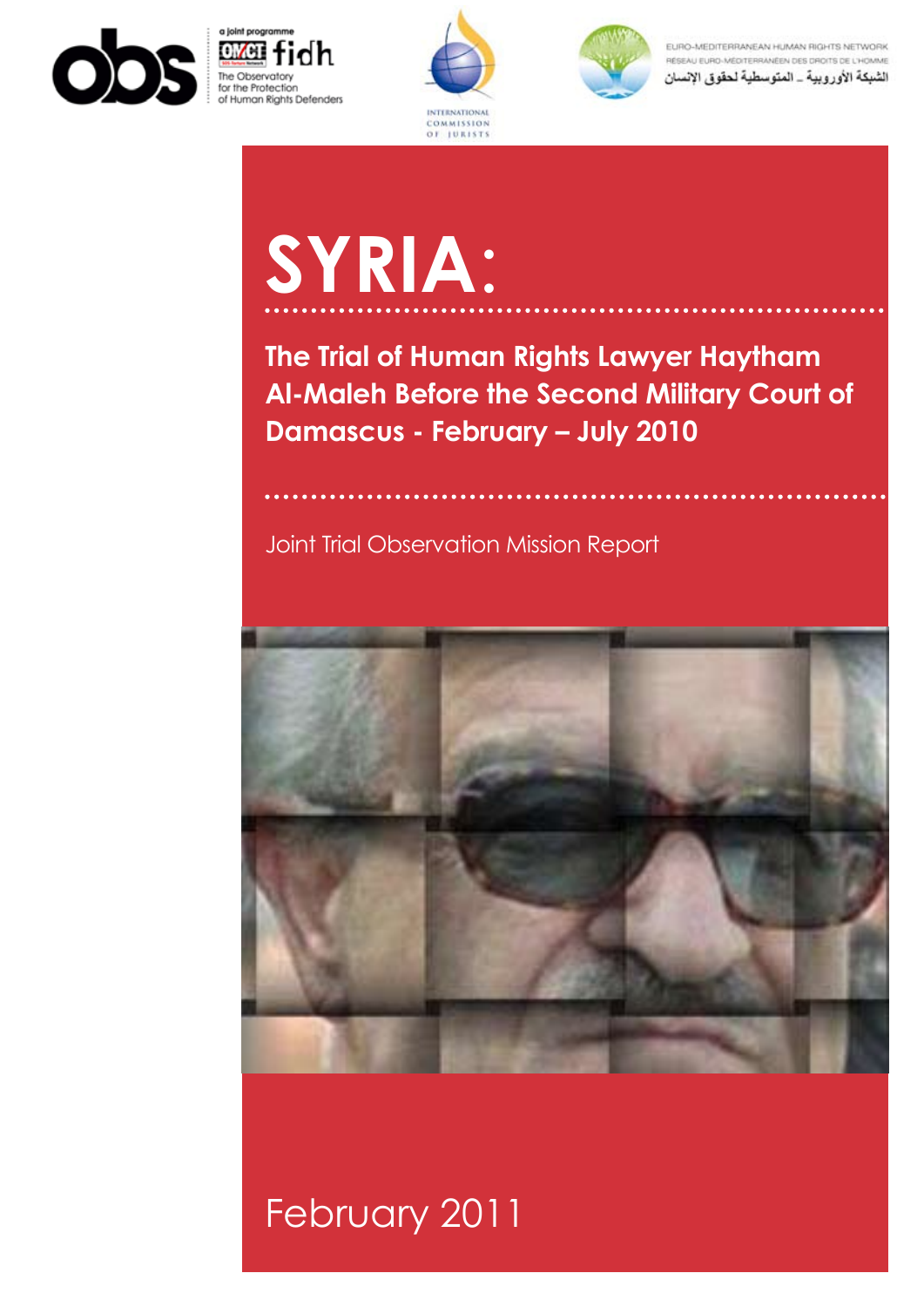## Table of contents

| II. Context: An adverse environment for human rights lawyers                                                                               |  |
|--------------------------------------------------------------------------------------------------------------------------------------------|--|
|                                                                                                                                            |  |
|                                                                                                                                            |  |
| V. The compliance of Haytham Al-Maleh's trial with international<br>1. The right to be tried before a competent, independent and impartial |  |
|                                                                                                                                            |  |







This report has been produced with the support of the European Union, the International Organisation of the Francophonie and the Republic and Canton of Geneva. Its content is the sole responsibility of FIDH, OMCT, CIJ and REMDH and should in no way be interpreted as reflecting the views of the supporting institutions.

The Observatory - ICJ - EMHRN The Trial of Human Rights Lawyer Haytham Al-Maleh Before the Second Military Court of Damascus - February – July 2010 Directors of publication : Souhayr Belhassen, Eric Sottas Authors of the report : Mathieu Routier, Alexandra Poméon O'Neill, Said Benarbia and Mercedes Rodriguez Martel Design : Céline Ballereau-Tetu - Mostra Printed by FIDH Dépôt légal mars 2011, ISSN en cours - Fichier informatique conforme à la loi du 6 janvier 1978 - (Déclaration N° 330 675)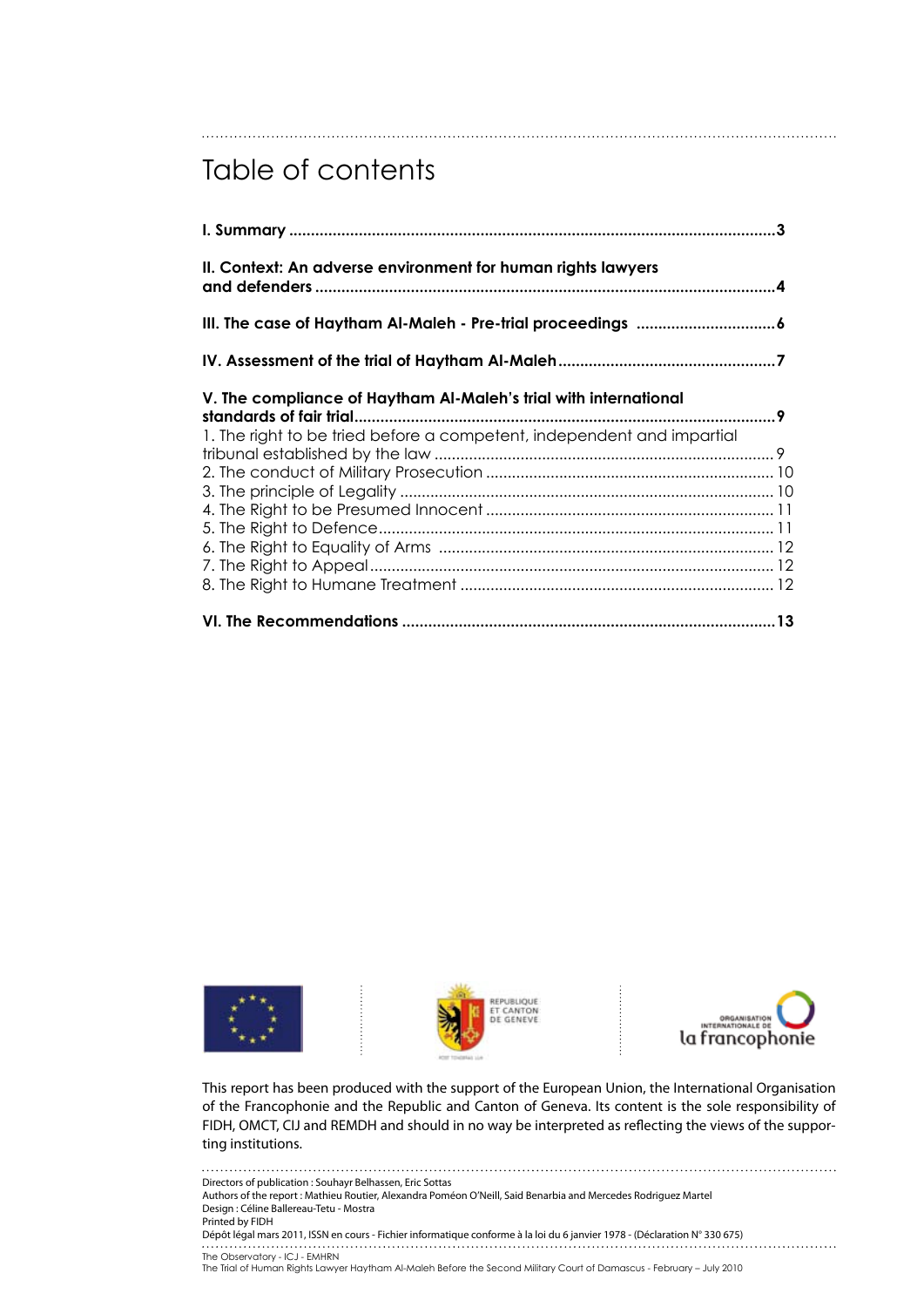## I. Summary

The International Commission of Jurists (ICJ), the Euro-Mediterranean Human Rights Network (EMHRN), and the Observatory for the Protection of Human Rights Defenders - a joint programme of the International Federation for Human Rights (FIDH) and the World Organisation Against Torture (OMCT) carried out six missions<sup>1</sup> to Damascus between February and July 2010 to monitor the hearings of the trial of **Haytham Al-Maleh**, an 80-year-old prominent Syrian human rights lawyer and former President of the Human Rights Association in Syria (HRAS). Haytham Al-Maleh was unlawfully arrested by officers of the General Intelligence Service on 14 October 2009 and prosecuted before the Second Military Court of Damascus on the grounds of "*transferring false and exaggerated news that weaken national sentiments,"* "*spreading false or exaggerated information abroad which undermines the prestige of the State,"* and *"slandering the judicial system."*

The missions' delegations sought meetings with Government officials, representatives of the judiciary and the legal profession, academics, lawyers, and other members of civil society in order to undertake a full assessment of the fairness of the trial of Haytham Al-Maleh, the state of the judiciary and the rule of law in Syria. Over the course of these missions, the observers met with the President of the Second Military Court, Brigadier General Ali Mohammed Hussein; the General Advocate, Ms. Amina Achamat; the President of the Syrian Bar Association, Nizar Assakkef; the military public prosecutor, other representatives of the Syrian judicial system, as well as human rights lawyers and members of the defence committee of Mr. Al-Maleh. Government officials declined to meet with the members of the delegations.

On 4 July 2010, the Second Military Court of Damascus convicted Haytham Al-Maleh and sentenced him to three years of imprisonment for "transferring false and exaggerated news that weaken national sentiments".2 The charges arose from Al-Maleh's articles and the phone interview he gave to *Baradda* TV channel in which he criticised, amongst other things, the continued use of the emergency laws in Syria and the ongoing control of the Syrian authorities over the judicial system.

The report demonstrates that the trial of Al-Maleh failed to comply with international standards of fair trial. The entire procedure was marred by serious human rights violations from the time of arrest, through detention, trial and conviction. The observation of the trial before the Second Military Court of Damascus highlighted a series of violations of the right to fair trial, especially the right to be tried before an independent and impartial court, the right to defence, the right to be presumed innocent, and the principle of the equality of arms, though these rights are provided for in the International Covenant on Civil and Political Rights, which was ratified by Syria on 21 April 1969.

The trial of Al-Maleh also reflects Syria's policy and practice of criminalising the exercise of the right to freedom of expression and silencing human rights lawyers and defenders and other dissenting voices.

#### The Observatory - ICJ - EMHRN

<sup>1</sup> The above-mentioned organisations observed the hearings which took place on 22 February, 8 April, 22 April, 3 June, 20 June and 4 July 2010.

<sup>2</sup> Under Articles 285 and 286 of the Syrian Criminal Code, see below.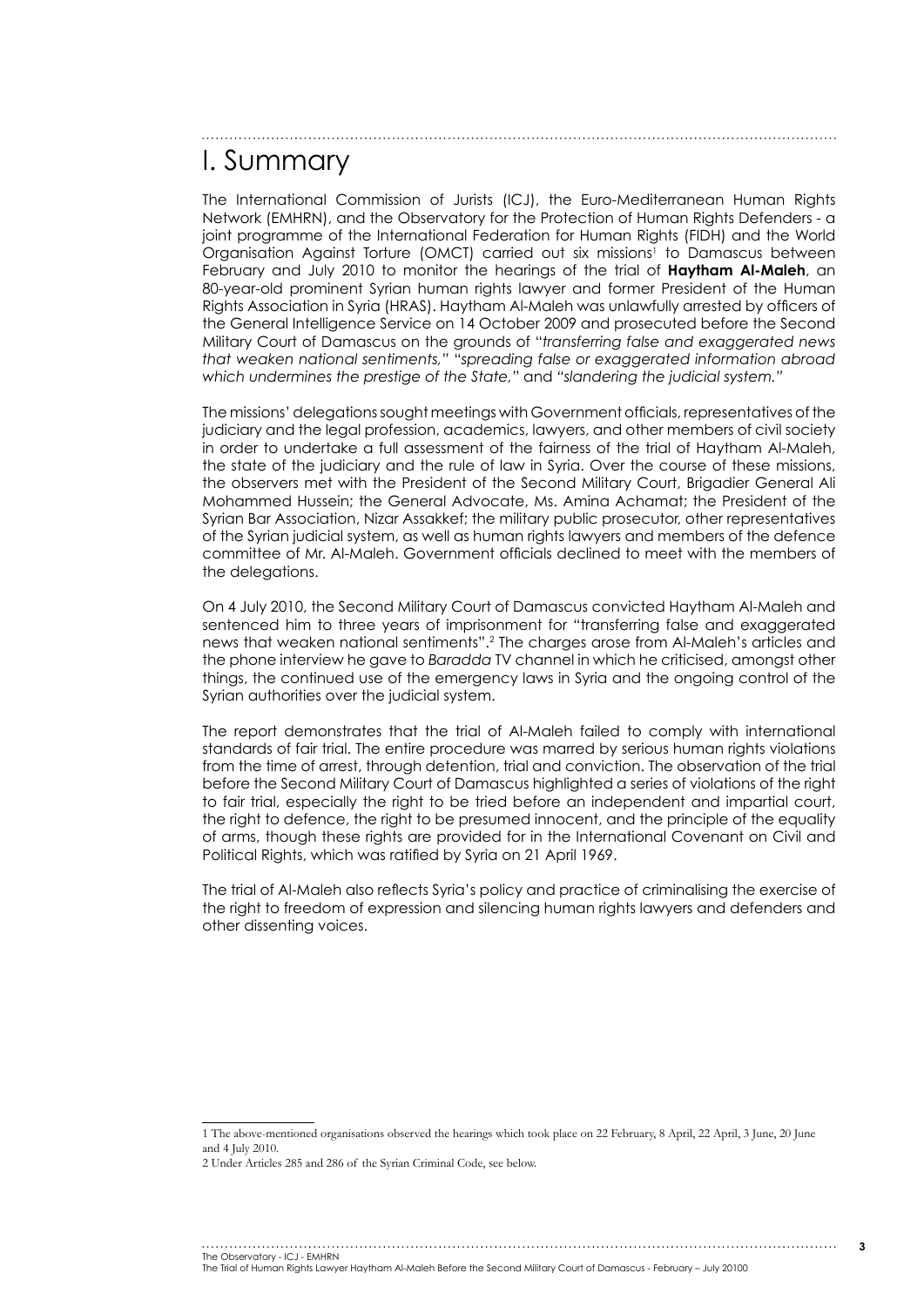## II. Context: An adverse environment for human rights lawyers and defenders

Syrian human rights defenders have been subjected to harassment and persecution, leading in a number of instances to their prosecution and conviction for conduct of what is in effect the peaceful exercise of their rights to the freedoms of expression, assembly and association. The State of Emergency Act, which was promulgated in Legislative Decree No. 51 of 22 December 1962, as amended by Legislative Decree No. 1 of 9 March 1963, and which is still in force in Syria, together with the provisions of the Criminal Code continue to give Syrian authorities, especially the security services, sweeping powers to repress all critical voices, including through unfair judicial proceedings. The state of emergency law also provides for the creation of the Supreme State Security Court (SSSC) and extends the jurisdiction of the military courts to try civilians.<sup>3</sup> Both the SSSC and military courts have been used to prosecute human rights defenders and political opponents.

Syria is a party to several universal and regional human rights treaties, including the International Covenant on Civil and Political Rights (ICCPR) and the Arab Charter on Human Rights (the Arab Charter). Under these instruments, Syria has international obligations to ensure and protect a broad range of human rights, including the rights to freedoms of expression and association, the right to liberty and security and the right to a fair trial by a competent, independent and impartial tribunal established by law. Despite its international obligations, Syria has continued the practice of arbitrary arrest of human rights defenders, including lawyers. In many cases, the defenders have been secretly detained, leaving them no means to communicate with their families or their lawyers. They are constantly exposed to the security services' scrutiny; regularly summoned for interrogation, and persistently subjected to unfair trials. Syrian courts continue to impose heavy sentences on them using in particular, in addition to the provisions of the emergency law, Articles 285, 286 and 287 of the Criminal Code. These provisions contain extremely vague wording, in contravention of the principle of legality.4 Violations of the right to a fair trial are routine at all stages of judicial proceedings against human rights defenders.

One lawyer who has been subjected to repression under these laws and practices is **Anwar Al-Bunni**, Head of the Damascus Centre for Legal Studies and President of the Committees for the Defence of Political Prisoners. Anwar Al-Bunni has been detained since May 2006 after signing the Damascus-Beirut Declaration, a petition signed by more than 300 intellectuals and human rights defenders from Syria and Lebanon, calling for the improvement of the relationships between the two countries. He was sentenced on 24 April 2007, under Article 286 of the Criminal Code, to five years imprisonment.<sup>5</sup> He is presently held in Adra Prison, Damascus. His lawyers cannot freely visit him in prison.

In 2009, lawyer **Muhannad Al-Hasani**, ICJ Commissioner and President of the human rights organisation "Sawasiyah", was arrested for having monitored several trials before the SSSC. On 10 November 2009, the Damascus Bar Association permanently disbarred him from practising law. On 23 June 2010, the Second Criminal Court of Damascus convicted Muhannad Al-Hasani and sentenced him to three years of imprisonment under Articles 285,

#### The Observatory - ICJ - EMHRN

<sup>3</sup> See Legislative Decree 51 of 1963.

<sup>4</sup> Under these articles, any person who voluntarily spreads "information known to be false or exaggerated" or "weakening national sentiment" is liable to a sentence of three to fifteen years' imprisonment. Also, any Syrian who knowingly spreads false or exaggerated information abroad that damages the reputation of the State or its financial position will be condemned to prison for at least six months.

<sup>5</sup> Article 286 of the Criminal Code provides that «Any person who transferred news that he knew to be false and would weaken national sentiments as with article 285. 2. If the perpetrator thought that the news was correct his punishment will be three months at least."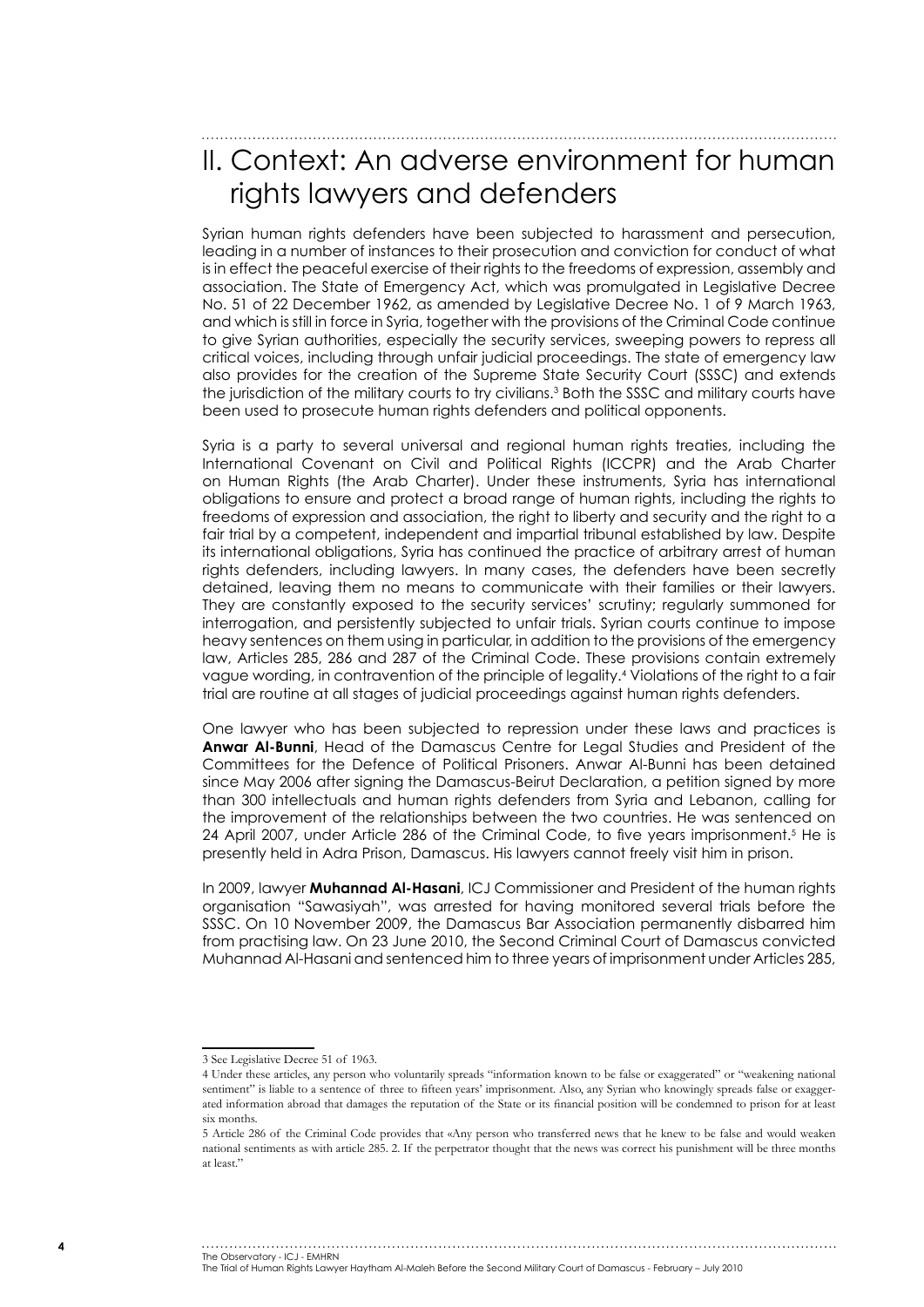286 and 287 of the Criminal Code.<sup>6</sup> He is also detained in Adra prison.<sup>7</sup> He was physically assaulted in prison on 28 October 2010, only two weeks after he had been awarded the prestigious Martin Ennals Award for human rights defenders. Muhannad Al-Hasani was severely beaten by a prisoner who accused him of working against the interests of the Syrian nation. The prisoner was believed to have been acting at the behest of the Syrian security services.

On 12 December 2009, lawyer **Mustafa Ismail**, a Kurdish minority rights' defender was arrested after having been summoned by the local security office in Aleppo. He was detained at the Air Force Security Branch and subsequently charged on the grounds of undertaking actions with the purpose of partitioning off a part of Syrian territory in order to annex it to a foreign State under Articles 267 and 288 of the Criminal Code. His trial opened on 26 October 2010. On 7 November 2010, the Military Criminal Court of Aleppo sentenced Mustafa Ismail to seven years in prison (case No. 790, 2010). The sentence then was reduced to two and a half years.

The Syrian Bar Association has not only failed to protect these human rights lawyers, guarantee their rights, and "protect their professional integrity",8 but it has contributed to the State's repression, exerting, on a regular basis, additional pressures on them, thus showing its lack of independence. In the case of Muhannad Al-Hasani, following his arrest by State security services in July 2009, the Damascus Bar Association Disciplinary Committee decided on 10 November 2009 to permanently disbar him on the grounds, amongst other things, of "publishing false and exaggerated information that weakens the state and its reputation abroad," and for "attending and documenting the proceedings of the Supreme State Security Court without being the lawyer of those involved in these proceedings".9

In addition, during the trials of both Haytham Al-Maleh and Muhannad Al-Hasani, the Syrian Bar Association has refused, on several occasions, to authorise their lawyers to meet with them. This contravenes international standards that govern the functioning of bar associations. The UN Principles on the Role of Lawyers provide that "professional associations of lawyers shall […] ensure that lawyers are able, without improper interference, to counsel and assist their clients in accordance with the law and recognised professional standards and ethics".10

<sup>6</sup> Article 285 stipulates that "whoever in Syria in time of war or time of expecting war, does anything aiming at weakening national sentiments or encouraging racist or sectarian feelings, will be punished with temporary detention."

Article 287 states that "Every Syrian who spreads false or exaggerated information abroad, and which undermines the prestige of the State or its financial state, will be punished by a minimum of six months."

<sup>7</sup> See Summary Report on the compliance of the trial of Muhannad Al-Hasani before the Second Criminal Court in Damascus with international standards of fair trial, ICJ, EMHRN and the Observatory, June 2010.

<sup>8</sup> See UN Basic Principles on the Role of Lawyers, principle 24.

<sup>9</sup> See Joint Press release issued by ICJ, EMHRN, the Observatory "Syria: Muhannad. Al-Hasani Disbarment signals continuing persecution and intimidation of lawyers and human rights defenders", 19 November 2009.

<sup>10</sup> See UN Basic Principles on the Role of Lawyers, op. cit., principle 25.

The Observatory - ICJ - EMHRN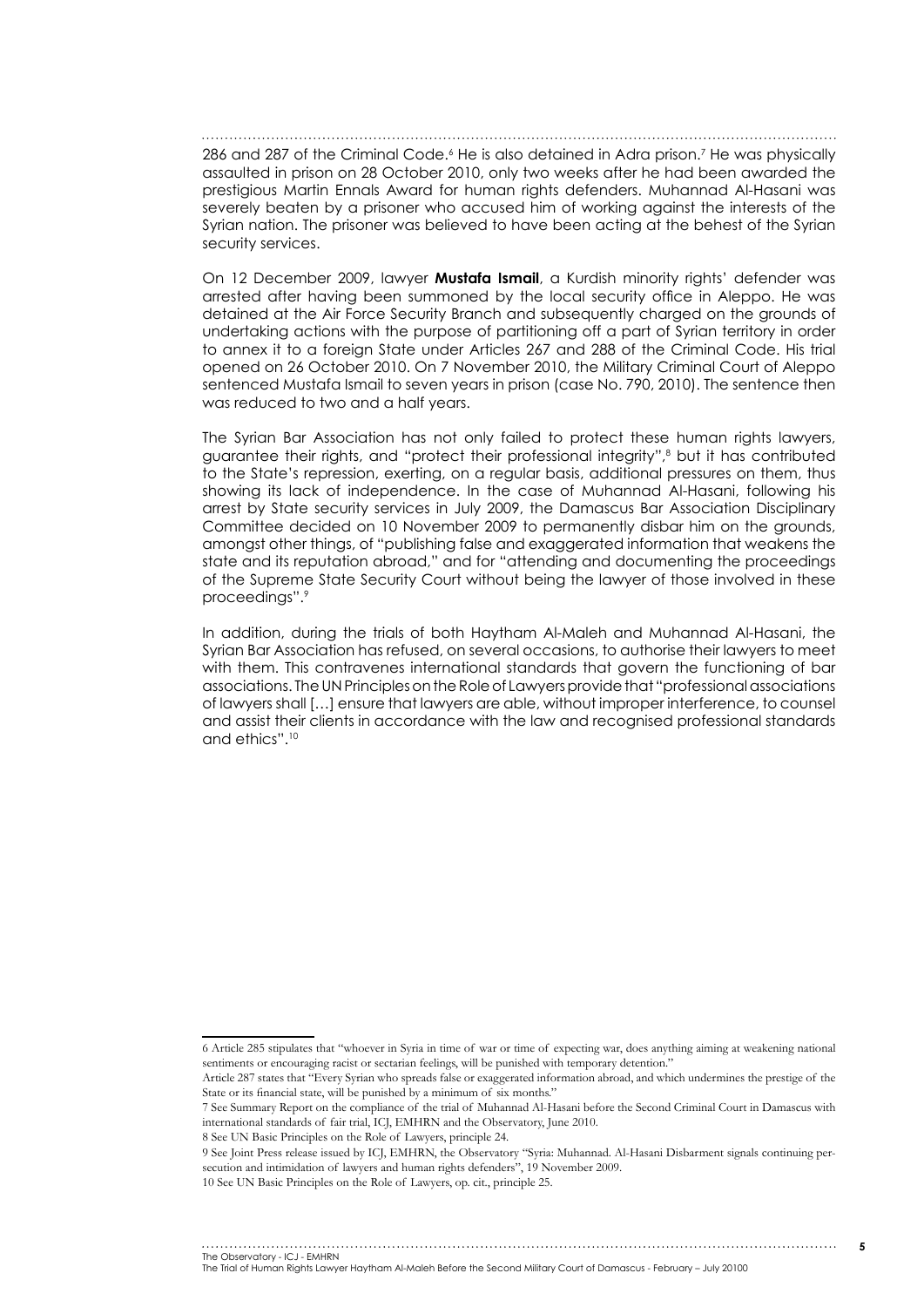## III. The case of Haytham Al-Maleh, the pre-trial proceedings

Haytham Al-Maleh served as an investigative judge and judge at the criminal court of Damascus from 1958 until 1966. He was then, three years after the Baath party took power in Syria, dismissed from the judiciary for criticising political interference in judicial matters and the functioning of the judiciary. He thereafter assumed practice as a lawyer. In 1980, he was arrested, convicted and jailed for six years on charges related to his work as a human rights defender.

Over the course of years, Haytham Al-Maleh has been regularly summoned by State security services and subjected to various measures of intimidation due to his repeated calls for constitutional and democratic reforms in Syria. He has been subjected to a travel ban during the last six years. His office, telephone communications and e-mails have also been under constant surveillance by Syrian security forces.

On 13 October 2009, the Head of the Department of Political Parties and Associations within the General Intelligence services called Haytham Al-Maleh and summoned him to report to the Political Security branch in Damascus. He refused to comply with this order, and was consequently abducted as he was leaving his office on 14 October 2009. Civilian Officers, believed to be from the General Intelligence Service, forced him to get into a car declining to identity themselves. He was initially held for five days *incommunicado* at the headquarters of the General Intelligence services in Kafr Sousa, Damascus. No reason was given for his arrest.

On 21 October 2009, Haytham Al-Maleh was presented to the Military Prosecutor of Damascus who interrogated him and charged him with "Slandering the judiciary", "Slandering the President of the Republic"; "transferring false and exaggerated news that weaken national sentiments", and spreading "false or exaggerated information abroad which undermines the prestige of the State" under Articles 285, 286, 287, and 376 of the Syrian Criminal Code.

In its decision number 9205-20128 / 2009 of 3 November 2009, the first military investigative judge, Abdelrazzak El-Hemsi, decided to refer the case to the Second Military Court in Damascus on the charges of "Slandering the judiciary", "transferring false and exaggerated news that weaken national sentiments", and spreading "false or exaggerated information abroad which undermines the prestige of the State".

Haytham Al-Maleh's lawyers challenged this decision before the Criminal Military Chamber of the Cassation Court on the basis, amongst other things, that the defendant is a civilian, not a member of the military, and that he should not, consequently, be tried before a Military Court. On 31 January 2010, the defence motion was rejected.

Haytham Al-Maleh was transferred to Adra prison during the time of his trial. His lawyers were not allowed to meet him during this time without prior authorisation from the Syrian Bar Association, which is under the control of the Syrian authorities. On a number of occasions, such permission was refused. On several occasions his wife was not allowed access to the prison to visit him.

On 22 February 2010, Haytham Al-Maleh was brought again before the Military Prosecutor who informed him that an additional charge has been brought against him under Article 376 of the Criminal Code for "slandering the head of State." This charge was brought on the basis of a testimony of a detainee who shared Al-Maleh's cell in Adra prison. The charges were eventually dropped by a presidential amnesty decree.11

The first hearing of the trial of Al-Maleh before the Second Military Court of Damascus was held on 22 February 2010. Five other hearings took place between 8 April and 20 June.<sup>12</sup> The final hearing was held on 4 July 2010.

The Observatory - ICJ - EMHRN

<sup>11</sup> See Presidential Decree 22, issued on 23 February 2010.

<sup>12</sup> Hearings of 8 April, 22 April, 3 June, 20 June and 4 July 2010.

The Trial of Human Rights Lawyer Haytham Al-Maleh Before the Second Military Court of Damascus - February – July 2010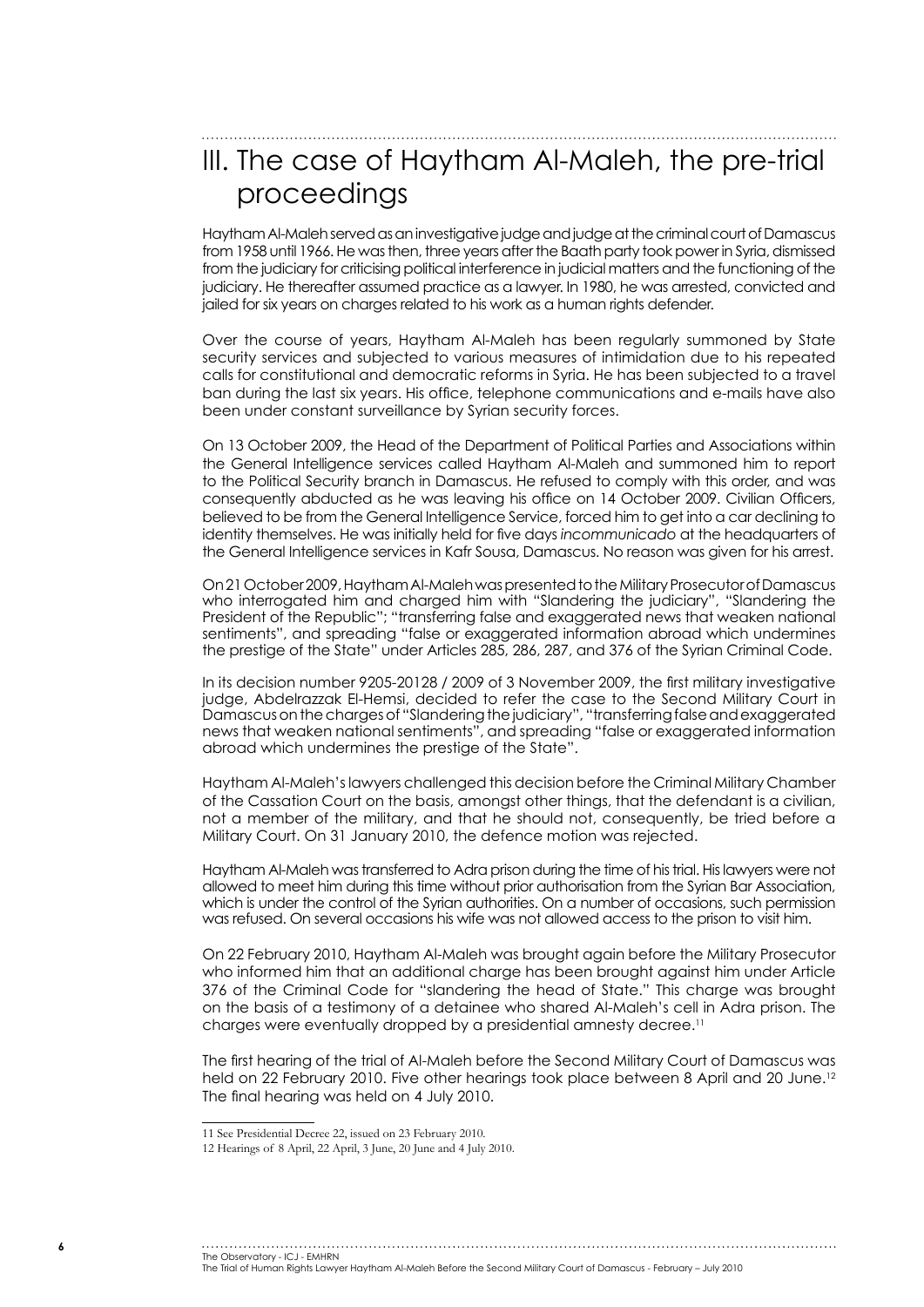## IV. Assessment of the trial of Haytham Al-Maleh

The Second Military Court before which Haytham Al-Maleh was tried is located within the Military Justice Headquarters in Damascus. The Headquarters, which include courtrooms, offices of judges and prosecutors, and administrative offices, is considered to be a military zone. Two international observers, lawyers Mario Lana and Vincenzo Drago, commissioned by the observer organisations to monitor one of the hearings of the trial were denied access to the Court. Military guards informed them that they needed formal authorisation from the Syrian Ministry of Foreign Affairs to attend the hearings of the trial. Representatives of the foreign diplomatic missions in Syria were also denied access to the Court on the same grounds. Lawyers and other civilians entering the Courtroom were searched.

The Court consisted of three members, presided by Military Judge Brigadier General Ali Mohammed Hussein, President of the Second Military Court of Damascus, a representative of the Military Prosecution, and a military officer acting as clerk.

In general, the hearings began promptly as scheduled. The military prosecution was not actively involved in the conduct of hearings and failed to give any credible evidence to support the accusations against Haytham Al-Maleh.

During the first hearing of 22 February 2010, the President of the Court detailed the charges against Haytham Al-Maleh, including the publication of several articles and an interview he gave to *Baradda* TV channel. Acknowledging that he gave the phone interview and wrote the articles mentioned by the President, Haytham Al-Maleh challenged the accusations on the basis that such acts were the expression of his right to the freedom of expression, and accordingly, could not be considered as crimes.

The defence lawyers also refuted the accusations against Haytham Al-Maleh, including "spreading false and exaggerated news that weaken national sentiments" under Article 285 of the Criminal Code. They stated that the accusations made against him were groundless, as the articles he published only reflected his personal views and opinions in accordance with Article 26 of the Syrian Constitution which states that: "Every citizen has the right to participate in the political, economic, social, and cultural life", as well as Article 38 which stipulates: "Every citizen has the right to freely and openly express his views in words, in writing, and through all other means of expression". The Emergency Law and the Criminal Code cannot repeal these constitutional provisions.

In addition, the defence lawyers argued that Syria is a State party to several international and regional conventions which guarantee the right to the freedom of opinion and expression. Indeed, Article 19 of the ICCPR states that "1. Everyone shall have the right to hold opinions without interference. 2. Everyone shall have the right to freedom of expression; this right shall include freedom to seek, receive and impart information and ideas of all kinds, regardless of frontiers, either orally, in writing or in print, in the form of art, or through any other media of his choice. 3. The exercise of the rights provided for in paragraph 2 of this article carries with it special duties and responsibilities. It may therefore be subject to certain restrictions, but these shall only be such as are provided by law and are necessary: (a) For respect of the rights or reputations of others; (b) For the protection of national security or of public order (ordre public), or of public health or morals." Article 32 of the Arab Charter on Human Rights, to which Syria is a party, guarantees "the right to information and to freedom of opinion and expression, as well as the right to seek, receive and impart information and ideas through any medium, regardless of geographical boundaries." 13

Additionally, Al-Maleh's articles and interviews included facts he was aware of and which he considered being true and not false or exaggerated. His description of the political system and the continuing use of the emergency laws in Syria are a mere point of view

The Observatory - ICJ - EMHRN The Trial of Human Rights Lawyer Haytham Al-Maleh Before the Second Military Court of Damascus - February – July 20100

<sup>13</sup> The Arab Charter on Human Rights was adopted by the Arab summit in Tunis in 2004, and entered into force on 16 March 2008, 60 days after ratification of the seventh member state of the Arab League. States that have ratified the Charter are Algeria, Bahrain, the United Arab Emirates, Jordan, Libya, Palestine and Syria.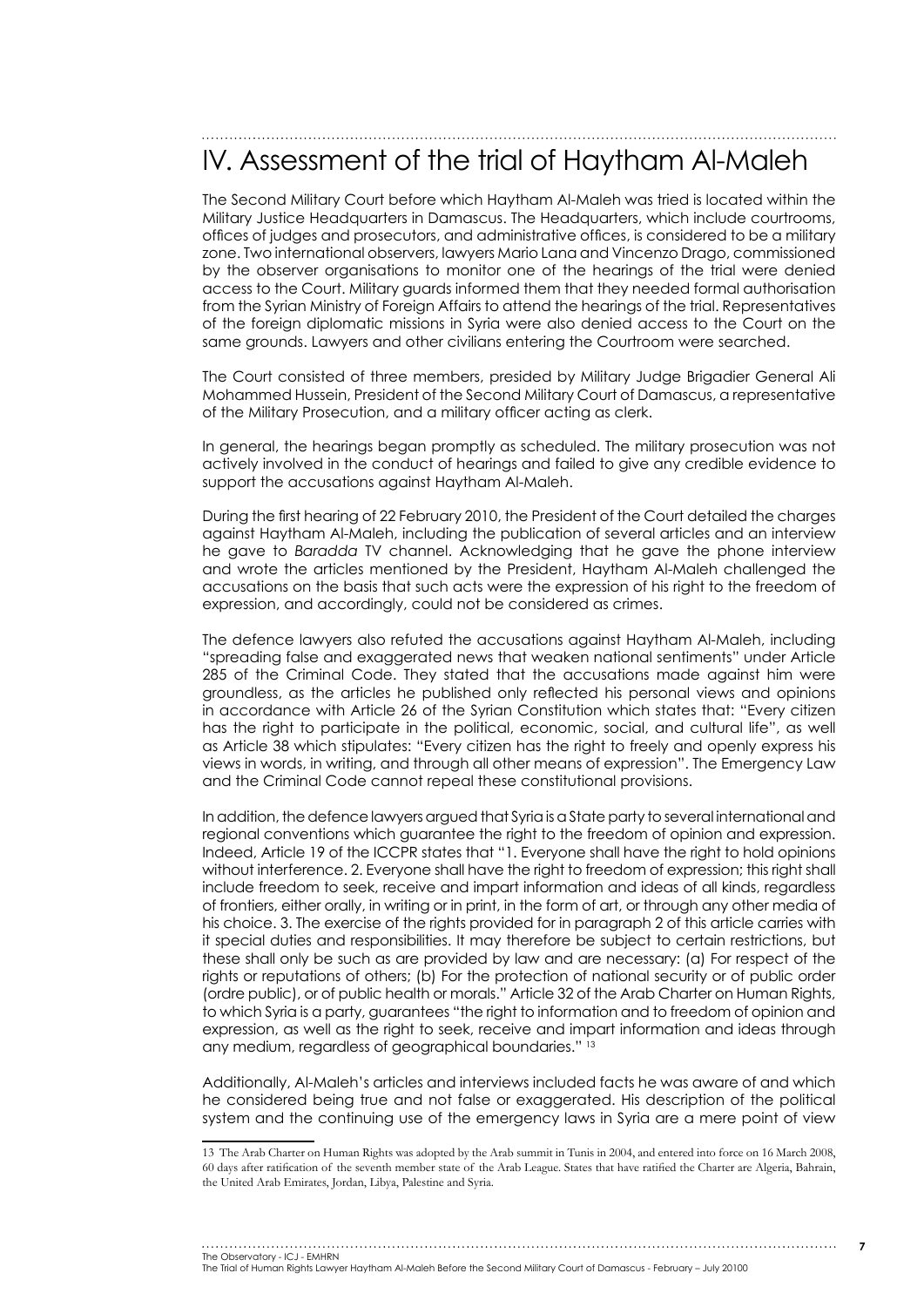and an expression of opinion. Accordingly, Al-Maleh had no intent or purpose to spread any false or exaggerated information that might weaken the national sentiments.

Furthermore, the defence argued that the elements of Article 286 together with Article 285 of the Criminal Code were not fulfilled, as Syria is no longer in a state of war following the agreement that had been reached in 1974 after the war of 6 October 1973 against Israel.

However, Haytham Al-Maleh was convicted on the basis of the following "evidence":

- The Report of the General Intelligence Service, Bureau 285, No. 10409, of 19/10/2009;
- The Report of the Military Public Prosecution in Damascus;
- − Haytham Al-Maleh's statements during the investigation carried out by the Military Investigating Judge of Damascus;
- Various press articles and statements written by Haytham Al-Maleh and published on the Internet and in the media: $14$

and on the basis of Articles 285 to 287 and article 376 of the Criminal Code.15

On 4 July 2010, the Second Military Court of Damascus convicted Haytham Al-Maleh for *"transferring false news that weaken national sentiments"* and sentenced him to three years imprisonment. Haytham Al-Maleh's lawyers challenged this decision before the Criminal Military Chamber of the Cassation Court. On 12 October 2010 the defence motion was rejected. He serves his sentence in Adra prison where he was repeatedly denied access to his proper medication. Al-Maleh, who suffers from diabetes and thyroid problems, remains in poor conditions despite repeated calls on Syrian President Bachar Al-Assad urging him to release Haytham Al-Maleh on humanitarian grounds.

#### The Observatory - ICJ - EMHRN

<sup>14</sup> Press articles and statements mentioned by the Military Prosecutor in its decision notably include the following articles "No real elections under an authoritarian regime in Syria", 11 December 2006; "An Open Letter to President Dr. Bashar Al-Assad", 30 January 2008; "The Baath Party does not rule Syria; it is a political cover for security", 6 July 2009; "Transparency and Accountability", 25 September 2008; a phone interview with *Baradda* TV, a satellite channel linked to the Damascus Declaration on 12 October 2010. All these articles can be accessed at: haithammalehfoundation.org.

<sup>15</sup> Article 376 provides temporary detention "of one to three years for slander if the slander was directed to the Head of State, and the imprisonment of one year at most if the slander was directed to the courts or army or public administrations or to the officer exercising public authority".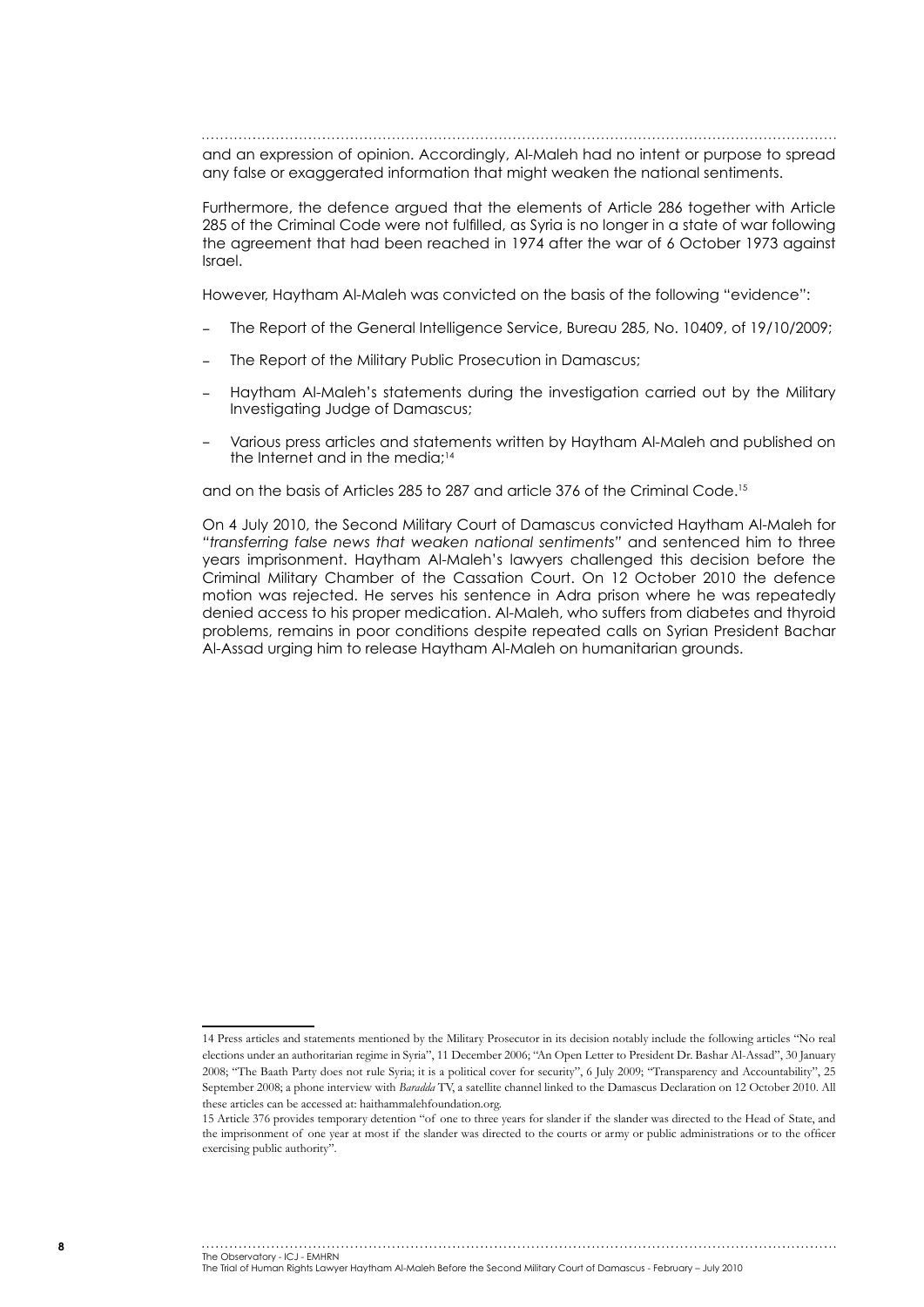V. The compliance of Haytham Al-Maleh's trial with international standards of fair trial

The conduct of the Second Military Court during the hearings of Al-Maleh's trial calls into question its independence and impartiality. Its President, Military Judge Brigadier General Ali Mohammed Hussein, did not request the prosecution to present any evidence to support the accusations against Al-Maleh and rejected all the defence arguments. The decision to convict Al-Maleh was based on secret reports of the General Intelligence Service and the articles and statements that Al-Maleh had made while exercising his right to the freedom of expression. These cannot be considered, under international and regional human rights standards, as evidence against him. During the hearings, several serious violations of the principles of a fair trial were observed.

#### 1. The right to be tried before a competent, independent and impartial tribunal **established by the law**

Under international law, including under Article of 14 of the ICCPR, all persons charged with a criminal offence have the right to be tried by an independent, impartial and competent tribunal established by law. Article 13 of the Arab Charter specifically provides that "everyone has the right to a fair trial that affords adequate guarantees before a competent, independent and impartial court that has been constituted by law to hear any criminal charge against him or to decide on his rights or his obligations.*"* Neither the judiciary nor the judges of which it is composed can be subordinate to any branches of the State. Judges must not only be independent, but must also be seen to be independent.

In Syria, although Article 131 of the Constitution stipulates that the judicial authority is independent, the state of emergency law provides for the extension of the jurisdiction of military courts to try civilians.16 Article 6 of the State of Emergency Act extends the jurisdiction of Military courts to try any violation of the Martial Governor Directives as well as any crime related to the security of the State, whether it is committed by a civilian or by a military officer.

During the hearings of Al-Maleh's trial, the Court did not take the defence's arguments into account and failed to ask the prosecution to provide supporting evidence for the accusations against Haytham Al-Maleh.

As the UN Human Rights Committee affirmed in its concluding observations on the compliance of Syria with its obligations under the ICCPR; "the procedures of the military courts do not respect the guarantees laid down in article 14 of the covenant".17 Syrian military judges cannot be considered independent and impartial because they are subject to the command structure of the armed forces. They are, under Article 39 of the Military Criminal Code, subordinated to the Ministry of Defence.18 The fact that military officers assume the role of judges while at the same time remaining subordinate to their superiors, in keeping with the established military hierarchy, is incompatible with core principles of the independence of the judiciary. This condition also undermines the Rule of Law principle of the separation of powers, which is the cornerstone of an independent and impartial justice system.

Civilian, independent, and impartial courts using international fair trial standards and procedures are a necessary guarantee of the right to a fair trial and provide the necessary independence and impartiality to ensure that justice is dispensed. The jurisdiction of military courts should be limited to offences of a strictly internal, military nature committed by military personnel, such as disciplinary offences. Under international standards and jurisprudence, the jurisdiction of military justice must not have competence to try civilians.<sup>19</sup>

- 17 See Concluding observations of the Human Rights Committee: Syrian Arab Republic. 24/4/2001. CCPR/CO/71/SYR. §17.
- 18 See Legislative Decree No. 61 of 27 February 1950.

The Observatory - ICJ - EMHRN The Trial of Human Rights Lawyer Haytham Al-Maleh Before the Second Military Court of Damascus - February – July 20100

<sup>16</sup> See Legislative Decree 51 of 1963.

<sup>19</sup> See Principle No. 8, Draft Principles Governing the Administration of Justice through Military Tribunals (the "Military Justice Principles"), adopted by the Former United Nations Sub-Commission on Human Rights and forwarded to the Commission on Human Rights, E/CN.4/2006/58.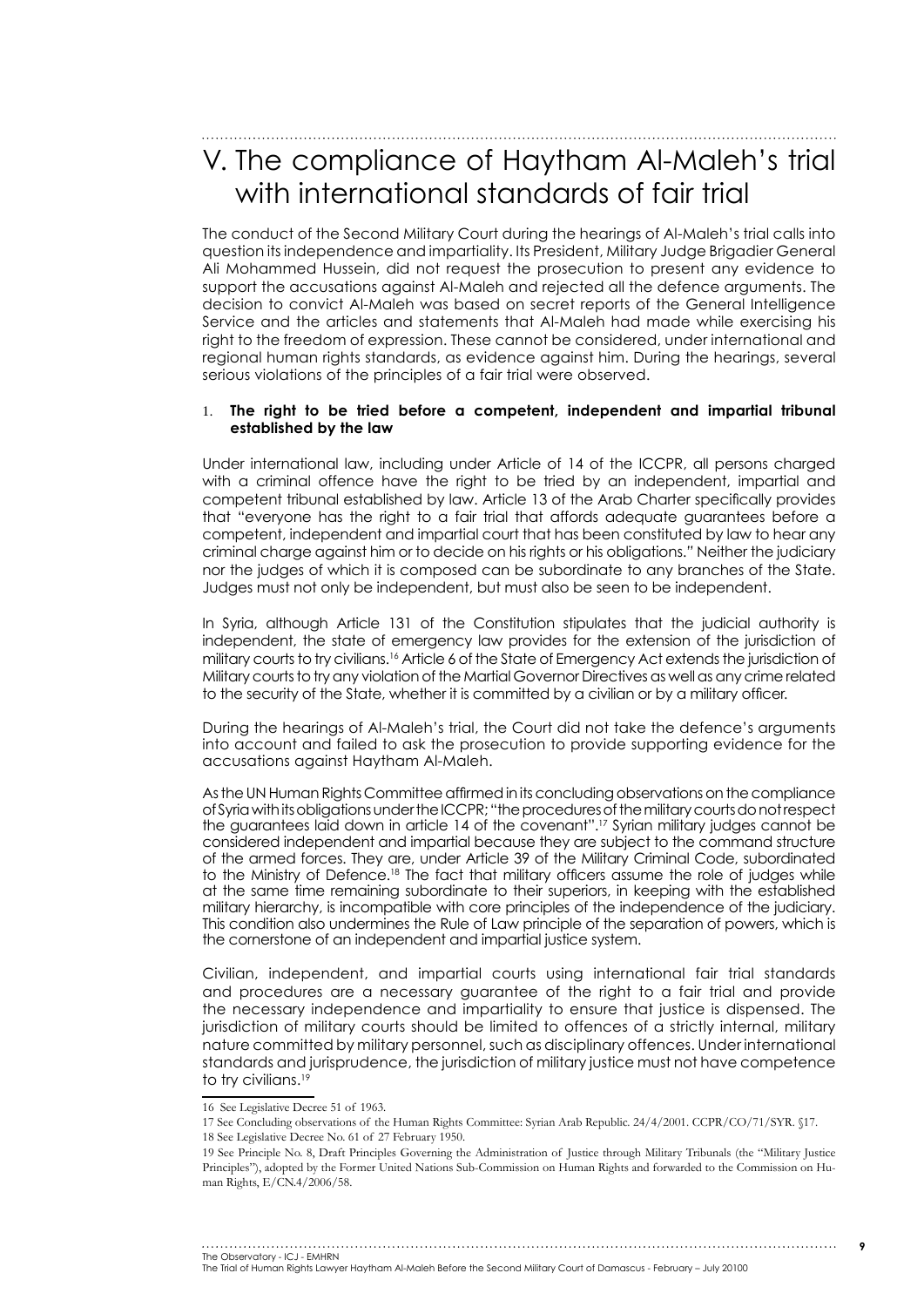#### 2. **The conduct of Military Prosecution**

A substantive element of fair trial concerns the conduct of the prosecuting authority. Article 13 of the United Nations Guidelines on the Role of Prosecutors provides that "In the performance of their duties, prosecutors shall: (a) Carry out their functions impartially and avoid all political, social, religious, racial, cultural, sexual or any other kind of discrimination; (b) Protect the public interest, act with objectivity, take proper account of the position of the suspect and the victim, and pay attention to all relevant circumstances*,* irrespective of whether they are to the advantage or disadvantage of the suspect."

In the case of Al-Maleh, the Military prosecution did not perform its functions impartially, in an independent manner and with objectivity. Not only are military prosecutors subordinate to the Executive as mentioned above, but they are not independent in relation to the Presidents of the Courts as well. For instance, during the hearing of 22 April 2010, the President of the Court ordered the representative of the prosecution to "ask for adjournment", although there were no sound reasons for such postponement. The representative of the prosecution executed the order and the trial was adjourned.

Furthermore, during the hearings, the prosecution failed to present any credible evidence in support of the elements of the criminal offences which made up the charges against Haytham Al-Maleh, including that he "weakened the national sentiments"; that he intended to do so; that he took any concerted action to do so; or that the intent and actions of Al-Maleh taken together led to the crime of weakening the national sentiments.

In addition, the Military Prosecution accusations were based on Al-Maleh's articles and statements as well as on secret reports of the General Intelligence Service to whom Al-Maleh had no access to nor informed of their existence. Under international law, including Article 14 of the ICCPR, anyone who is arrested shall be informed, at the time of arrest, of the reasons for his or her arrest and notified without delay of any charges against him and of any legal and factual basis for depriving him of his liberty. Article 14 of the Arab Charter also provides that *"anyone who is arrested shall be informed, at the time of arrest, in a language that he understands, of the reasons for his arrest and shall be promptly informed of any charges against him."*

Prosecutors should not initiate or continue prosecution, or should make every effort to stay proceedings, when an impartial investigation shows the charge to be unfounded.**<sup>20</sup>**

#### 3. **The principle of Legality**

The principle of legality of offences is a fundamental element of the right to a fair trial. Under *nullum crimen sine lege,* in order for specific conduct to give rise to criminal responsibility, it must strictly be classified and established in law as a crime. The definition of any criminal offence must be precise and free of ambiguity.21

The offender, under this principle, must have fully committed the criminal behaviour in question as described precisely and unambiguously in criminal legislation. Definitions of criminal offences that are vague, ambiguous and imprecise contravene international human rights law and the *"general conditions prescribed by international law"*. 22

#### The Observatory - ICJ - EMHRN

<sup>20</sup> See Guideline 14 of the UN *Guidelines on the Role of Prosecutors.*

<sup>21</sup> See Human Rights Committee, General Comment No. 29, *States of Emergency (Article 4),* UN Doc.CCPR/C/21/Rev.1/Add.11, 31 August 2001, para. 7

<sup>22</sup> See UN Special Rapporteur on the Independence of Judges and Lawyers, UN Document E/CN.4/1998/39/Add.1, para. 129. See also, Human Rights Committee: *Concluding Observations of the Human Rights Committee: Portugal (Macau)*, CCPR/C/79/Add.115, 4 November 1999, para. 12; *Algeria*, CCPR/C/79/Add.95, 18 August 1998, para. 11; *Egypt*, CCPR/C/79/ Add.23, 9 August 1993, para. 8; *Peru*, CCPR/C/79/Add.67, 25 July 1996, para. 12; *Democratic People's Republic of Korea*, CCPR/CO/72/PRK, 27 August 2001, para. 14; *Belgium*, CCPR/CO/81/BEL, 12 August 2004, para. 24; *Iceland*, CCPR/CO/83/ISL, 25 April 2005, para. 10; *Estonia*, CCPR/CO/77/ EST, 15 April 2003, para. 8; and *Canada*, CCPR/C/CAN/CO/5, 20 April 2006, para. 12. See also: the Inter-American Court of Human Rights, Judgment of 30 May 1999, *Castillo Petruzzi et al v. Peru*, Series C, No. 52, para. 121; and the Inter-American Commission on Human Rights, *Annual Report of the Inter-American Commission on Human Rights, 1983-1984*, p.85, para. 7, and the *Second report on the situation of human rights in Peru*, *doc. cit.* 76, para. 80.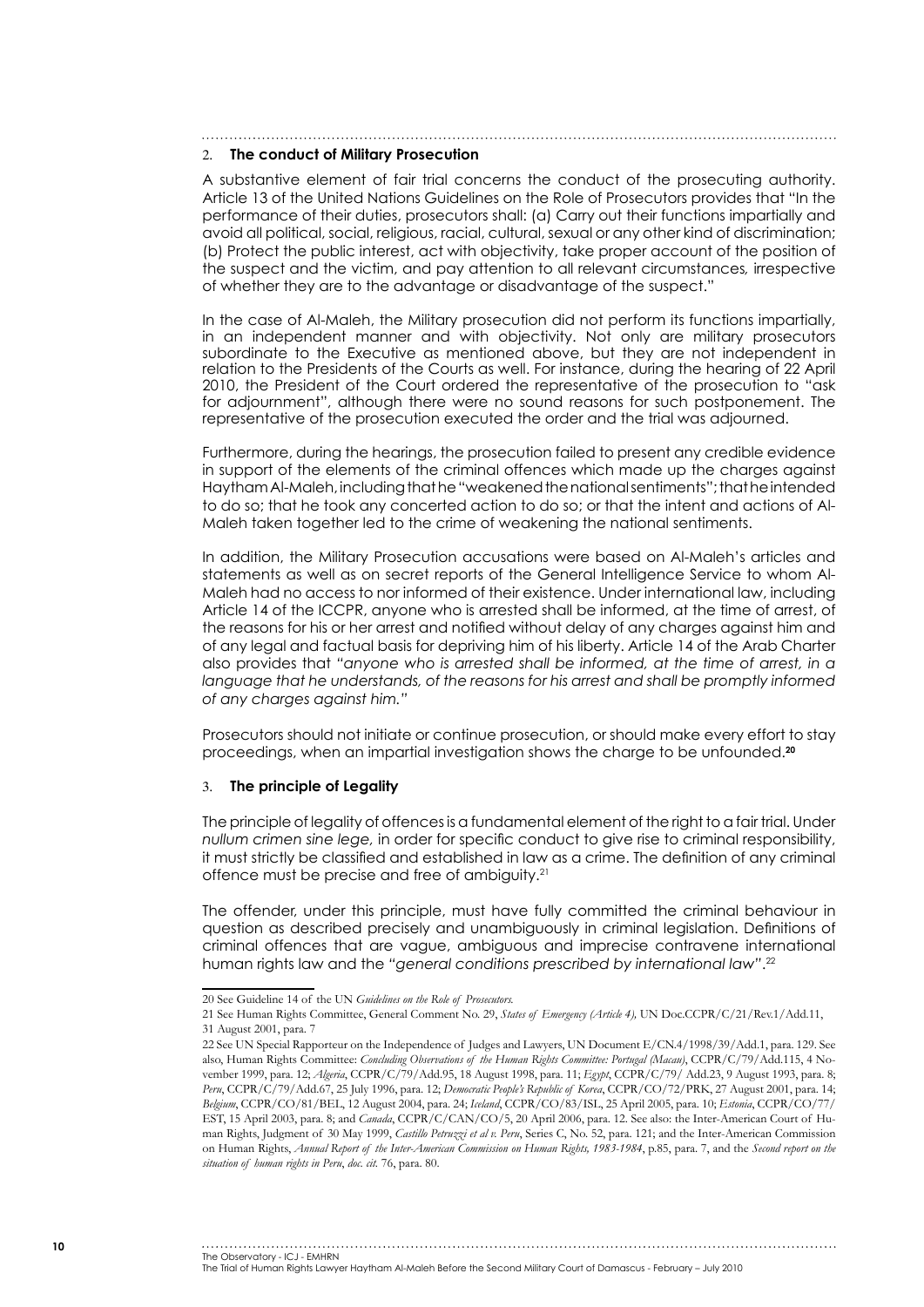The articles of the Criminal Code under which Al-Maleh was prosecuted are overly broad and vague, in contravention of this principle. In addition, the implementation of these articles may result in the criminalisation of the freedom of expression, in contravention of Article 19 of the ICCPR. Furthermore, Articles 285, 286, and 287 are to be applied in times of war or when expecting war, a condition which does not appear to be present in Syria.

Given the extremely vague wording of these articles, it is not possible to establish the elements of the crimes in any case. There is no definition contained in the articles as to what is meant by "national sentiments". Nor are any specific acts identified which would constitute the crime of weakening the national sentiments.

#### 4. **The right to be presumed innocent**

Under international standards, the rules of evidence and conduct of the trial must ensure that the burden of proof rests with the prosecution throughout the trial. The right to be presumed innocent until proven guilty according to law is an absolute right, which may never be the object of a derogation, restriction or limitation.<sup>23</sup> It guarantees that quilt is not presumed; that charges must be proved beyond all reasonable doubt, and that the accused has the benefit of doubt.

During the hearings, Haytham Al-Maleh was presumed guilty and the burden of proof was placed on him, as the prosecution presented no evidence to support the accusations against him, with the exception of Al-Maleh articles and the interview he gave to *Baradda* TV channel.

#### 5. **The right to defence**

The right to defence requires that the accused has the right to communicate and consult with his lawyers without interception or censorship and in full confidentiality.<sup>24</sup> Lawyers, under international standards, must be able to meet their clients in private and to communicate with them in conditions that fully respect the confidentiality of their communications.25

Accused persons must also have adequate facilities for the preparation of their defence,<sup>26</sup> including access to documents and other evidence and all materials the accused requires to prepare his or her case; and also access to documents and other evidence, including all materials that the prosecution plans to offer in court either against the accused or that are exculpatory.

In the case of Al-Maleh, his lawyers were not allowed to visit and meet with him in jail without the authorisation of the Syrian Bar Association, which has showed its lack of independence. On several occasions they were refused such authorisation. The conviction of Al-Maleh was based on secret reports of the General Intelligence Service to which Al-Maleh had no access to or was not even informed of.

<sup>23</sup> See Human Rights Committee, *General Comment No. 29*, para. 11, and *General Comment No. 32*, para. 6; Inter-American Commission on Human Rights, *Report on Terrorism and Human Rights*, OEA/Ser.L/V/II.116, Doc. 5 rev. 1 corr., 22 October 2002, paras. 247, 253 and 261; and Inter-American Commission on Human Rights, Report No. 49/00 of 13 April 2000, Case No. 11.182, *Rodolfo Gerbert Asensios Lindo et al. (Peru),* para. 86.

<sup>24</sup> See *Body of Principles for the Protection of All Persons under Any Form of Detention or Imprisonment,* Principle 18 (3) and the *UN Basic Principles on the Role of Lawyers,* Principle 8.

<sup>25</sup> See Human Rights Committee, *General Comment No. 32*, para. 34.

<sup>26</sup> See Human Rights Committee: *General Comment No. 32*, paras. 32 *et seq.*; Views of 29 March 2005, *Morais v. Angola*, Communication No. 1128/2002, paras. 5.4 and 5.6; Views of 27 July 1992, *Wright v. Jamaica*, Communication No. 349/1989, para. 8.4; Views of 31 March 1992, *Thomas v. Jamaica,* Communication No. 272/1988, para. 11.4; Views of 1 November 1991, *Henry v. Jamaica,* Communication No. 230/87, para. 8.2; Views of 11 April 1991, *Michael Sawyers and Michael Desmond Mclean v. Jamaica*, Communication Nos. 226/1987 and 256/1987, para. 13.6; Views of 31 October 2005, *Chan v. Guyana*, Communication No. 913/2000, para. 6.3; Views of 20 October 1998, *Phillip v. Trinidad and Tobago*, Communication No. 594/1992, para. 7.2; and Views of 21 October 2005, *Quispe Roque v. Peru*, Communication No. 1125/2002, para. 7.3.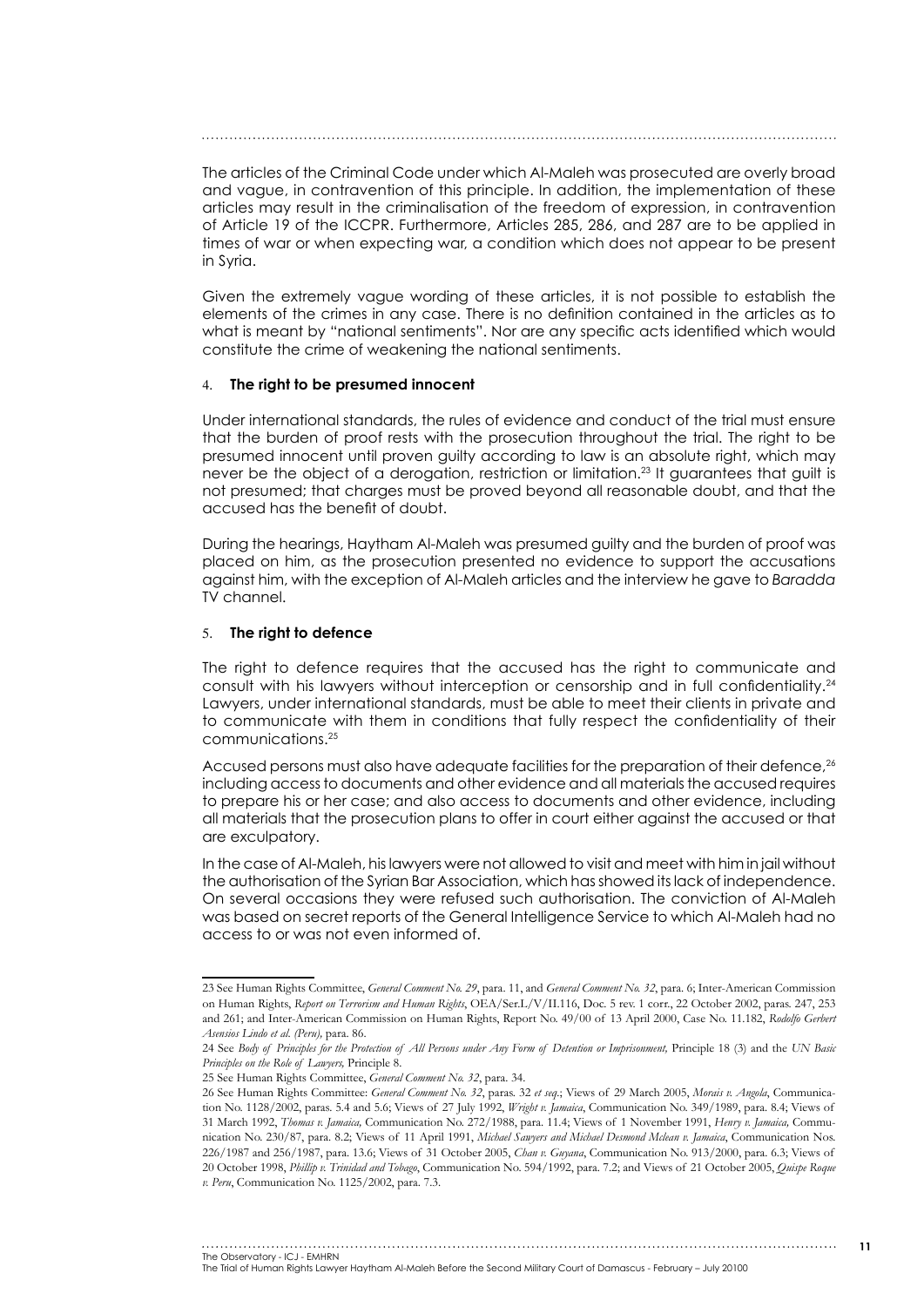### 6. **The principle of equality of arms**

The principle of equality of arms in criminal proceedings requires that each party to the proceedings shall have the procedural opportunity to refute and contest all the arguments and evidence adduced by the opposing party.27 This is to guarantee a procedural equality between the accused and the prosecution.

During the hearings, the prosecution did not present any evidence or have any witness to support its accusations against Al-Maleh. The prosecution was unable to refute the arguments presented by Al-Maleh and his defence. The judge abstained from requesting any evidence or witnesses from the prosecution. The President of the court also refused the evidence presented by the defence lawyers. By doing so, he placed them, at all stage of the proceedings, at a substantial disadvantage vis-à-vis the prosecution.

#### 7. **The right to appeal**

Under Syrian law, the decision of the military courts can only be challenged before the Military Chamber of the Cassation Court that can review the case from the formal, procedural and legal aspects of the conviction only.

However, the right to appeal, under international law, including Article 14 of the ICCPR, guarantees to everyone convicted of a crime the right to have his conviction and sentence being reviewed by a higher tribunal which must legally have the opportunity to a full review of evidentiary as well as procedural aspects of the trial, the verdict reached and the sentence imposed.28 In its General Comment No. 32*,* the Human Rights Committee concluded that "the right to have one's conviction and sentence reviewed by a higher tribunal established under Article 14, paragraph 5, imposes on the State party a duty to review substantively, both on the basis of sufficiency of the evidence and of the law, the conviction and sentence, such that the procedure allows for due consideration of the nature of the case."29

#### 8. **The right to Humane Treatment**

Haytham Al-Maleh, who is 80 years old and known to suffer from diabetes and thyroid problems, remains in poor conditions in Adra prison as he has been repeatedly denied access to his proper medication.

Syria must ensure, under international law and standards, that all persons deprived of their liberty are treated with humanity, with respect for the inherent dignity of the human person and are not subjected to torture or cruel, inhuman or degrading treatment. Detainees should have access to the same level of health care afforded to those who are not in custody and shall receive medical care and treatment whenever necessary<sup>30</sup>.

#### The Observatory - ICJ - EMHRN

<sup>27</sup> See Human Rights Committee, Views of 3 April 2001, *Jansen-Gielen v. The Netherlands*, Communication No. 846/1999, para. 8.2, and Views of 24 October 2001, *Äärelä and Näkkäläjärvi v. Finland*, Communication No. 779/1997, para. 7.4.

<sup>28</sup> See Human Rights Committee, Views of 20 July 2000, *Cesáreo Gómez Vázquez v. Spain*, Communication No. 701/1996, para. 11.1. 29 See Human Rights Committee, *General Comment No. 32*, para. 48.

<sup>30</sup> See Articles 7 and 10 of the ICCPR.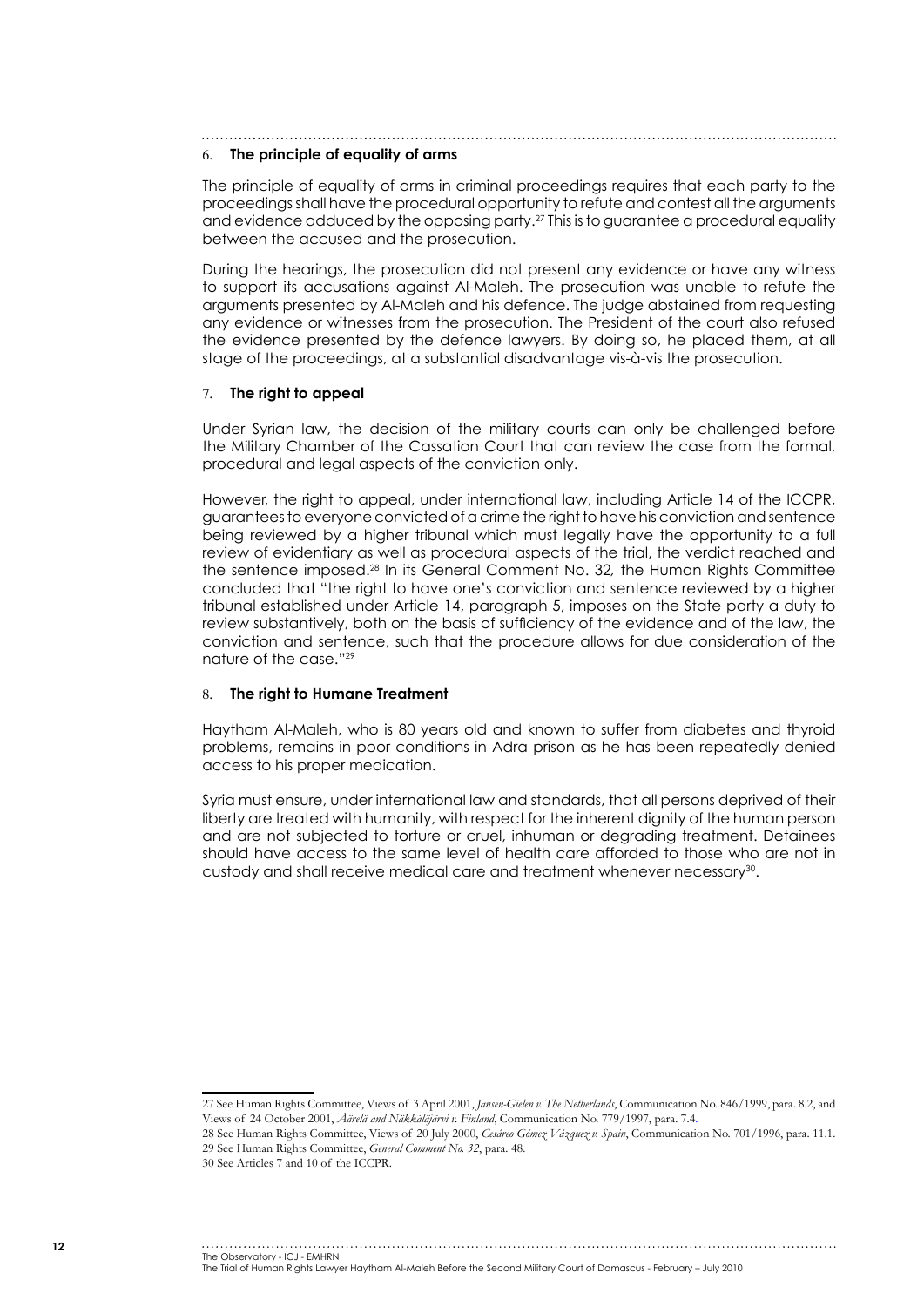VI. The Recommendations

**The above-mentioned organisations therefore call on the Syrian authorities to:**

- Immediately and unconditionally release Haytham Al-Maleh;
- Ensure that as long as he remains in prison, the authorities fully respect his right to access to medical personnel and medical treatment, as well as access to his lawyers and family members;
- Guarantee, under all circumstances, his physical and psychological integrity and to this end, ensure that he is protected from any cruel, inhuman or other ill-treatment;
- Ensure that the Syrian judiciary acts with full conformity with international human rights standards;
- Stop all forms of interference in the judiciary by the Executive, which compromises the independence of the courts;
- Take all necessary steps to guarantee the independence and impartiality of the judiciary in Syria;
- Limit the jurisdiction of military courts exclusively to military offenses, and make sure that crimes committed by civilians are tried by ordinary courts using established procedures in line with international standards;
- Abolish the Supreme State Security Court and other special courts established under the emergency law;
- Repeal the sweeping powers of arrest and detention by the General Intelligence Services and its different branches;
- Ensure that the process leading to criminal prosecution of those arrested and detained on criminal charges meet the international standards of fair trial:
- Provide for independent judicial oversight over the grounds for detention and ensure the protection of detainees from abusive treatment during criminal investigations;
- End the practice of incommunicado detention that can in itself constitute a form of cruel, inhuman or degrading treatment;
- Strengthen the rights of defendants including by ensuring, under all circumstances, the right to be presumed innocent; by providing for legal counsel or representatives, and by allowing them to effectively challenge the evidence against them;
- Repeal the Emergency Law Act;
- Bring the Criminal Law and the Law of Criminal Procedure in compliance with the international human rights standards, particularly by allowing detainees to challenge the lawfulness of their detention before competent, independent and impartial courts;
- Repeal Articles 267, 285, 286, 287 and 376 of the Syrian Criminal Code;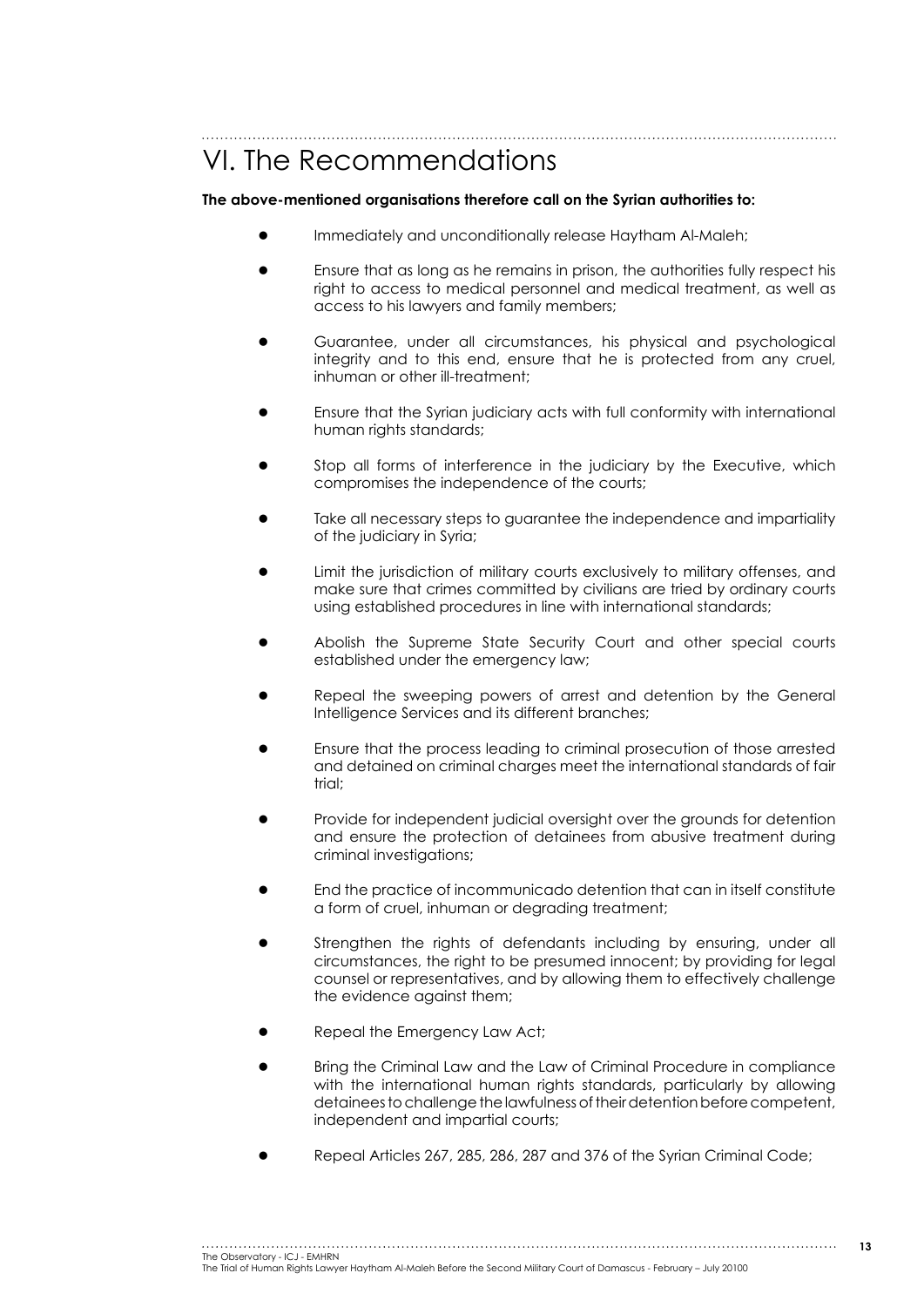- Repeal all provisions of the Criminal Code that result in the criminalization of the rights to the freedom of expression and association;
- Ensure that human rights lawyers and defenders can carry out their legitimate work without intimidation or harassment;
- Put an immediate end to the persistent attacks on human rights lawyers and defenders;
- Fully cooperate with the relevant United Nations (UN) mechanisms, and to this end accept the country visit requested by the UN Special Rapporteur on the situation of Human Rights Defenders in 2008 and 2010.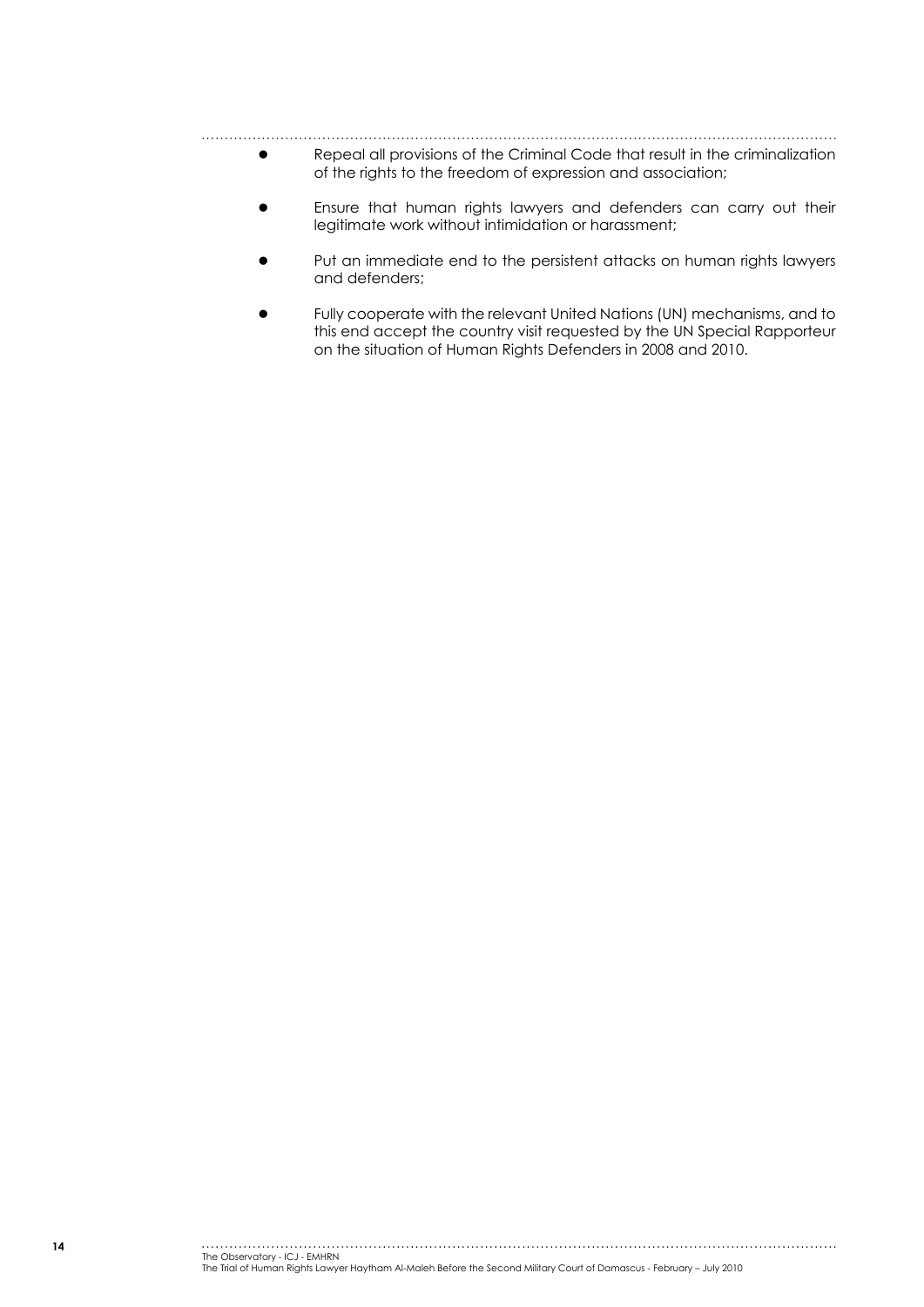

#### **The Observatory for the Protection of Human Rights Defenders: a joint programme of FIDH and OMCT**

Created in 1997, the Observatory is an action programme based on the belief that strengthened co-operation and solidarity with and among human rights defenders and their organisations will contribute to break their isolation. It is also based on the absolute necessity to establish a systematic response from NGOs and the international community to the repression of which defenders are victims. The Observatory's activities are based on consultation and co-operation with national, regional, and international non-governmental organisations.

With this aim, the Observatory operates the following actions:

• a mechanism of systematic alert of the international community on cases of harassment and repression of human rights defenders, particularly when they require urgent intervention;

• the observation of judicial proceedings, and whenever necessary, direct legal assistance;

• international missions of investigation and solidarity;

• a concrete material assistance aiming at ensuring the security of defenders victims of serious violations of their rights;

• the publication and world-wide dissemination of reports on violations of the rights and freedoms of human rights defenders or organisations around the world, including its Annual Report;

• sustained action with the United Nations in particular with the Special Rapporteur on Human Rights Defenders, as well as sustained lobbying with various regional and international intergovernmental institutions.

To ensure its activities of alert and mobilisation, the Observatory has established a system of communication devoted to defenders in danger.

Emergency Line: Email: Appeals@fidh-omct.org Tel: + 41 22 809 49 39 Fax: + 41 22 809 49 29 (OMCT) Tel: + 33 1 43 55 55 05 Fax: + 33 1 43 55 18 80 (FIDH)